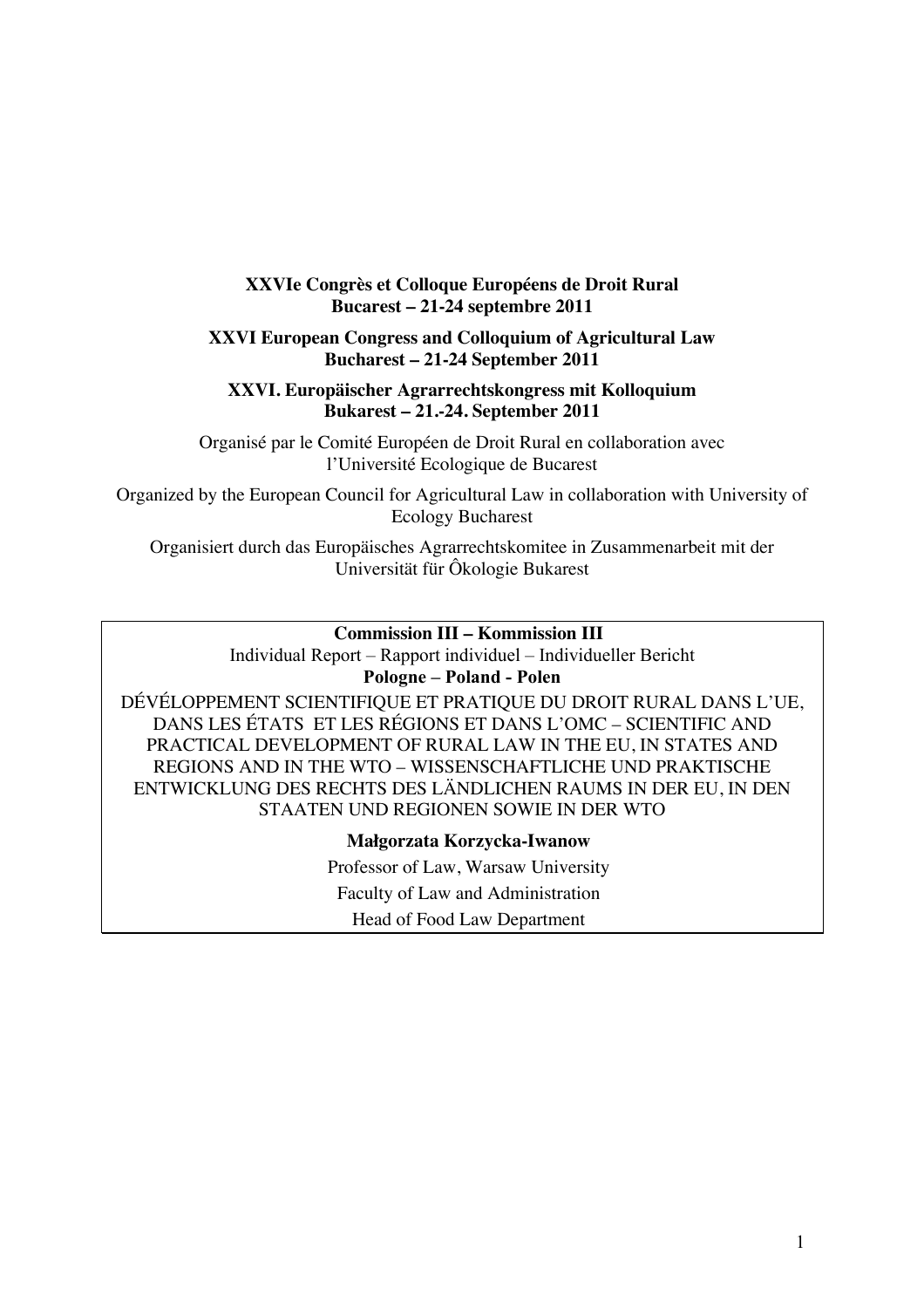# **Evolution and Development of Food law; Connections with Agricultural Legislation**

## **1. Food law in Poland and in the EU**

Historically, in Europe, food-related legislation concerned both the sphere of commerce (fraud, falsification in production and trade), and human health. Most evident were regulations dedicated to the former, pertaining to - as we would now say - market practices that were misleading to consumers or dishonest. Moreover, protection of the good constituted by human life and health, currently termed food safety, though contained in legislation in the past, principally began to be developed in the form of detailed legal acts in the 19th century.

Food is not only a commodity which is marketed but primarily a product with the unique function to be eaten by humans. Legal provisions devoted to food, existing since ancient times within the domain of European legislation were initially focused on product quality, as we would call it today, and particularly directed against fraudulent practices and falsifications of composition or weight and measure (a considerable number of the provisions concerned wine, beer, as well as dairy and bakery products). But not only that, already in the 15th century Polish law began to cater for "corporate monopoly", e.g. members of a fraternity (guild) responsible for the making of meads and liquors were also endowed with certification (to use the contemporary term) of the products in their range<sup>1</sup>. Codification was also applied to the rules of the food trade, including - what is worth recalling - a ban on trade on holidays<sup>2</sup>. With time, provisions related to food began to concentrate to a large extent on protecting the life and health of consumers. Starting with the nineteenth century, following the expansion of technology along with growing international exchange, sanitary issues, now described as food safety, began to find their way to legislation. One can mention here the Austrian law of 1896 on trade in "foodstuffs and certain objects of use"<sup>3</sup>, the Russian medical law of 1905 that contains provisions on food<sup>4</sup>, or the Polish fundamental sanitary law of  $1919<sup>5</sup>$ , which treats legislation on food as a section of the sanitary code. The twentieth century and especially its second half, brought a dynamic development of those branches of science

 <sup>1</sup> On old food law see: M. Korzycka-Iwanow, Prawo żywnościowe. Zarys prawa polskiego i wspólnotowego, Warszawa 2007 (second edition), p. 35 et al.

<sup>&</sup>lt;sup>2</sup><br>Thus in: Inwentarz Praw, Statutów, Konstytucji Koronnych y W.X.L., Warszawa 1789.<br>Journal of Laws of the year 1897, No. 89)<br>Collection of Russian laws vol.XIII, edition 1905 (in particular articles 659, 660 and 668).<br>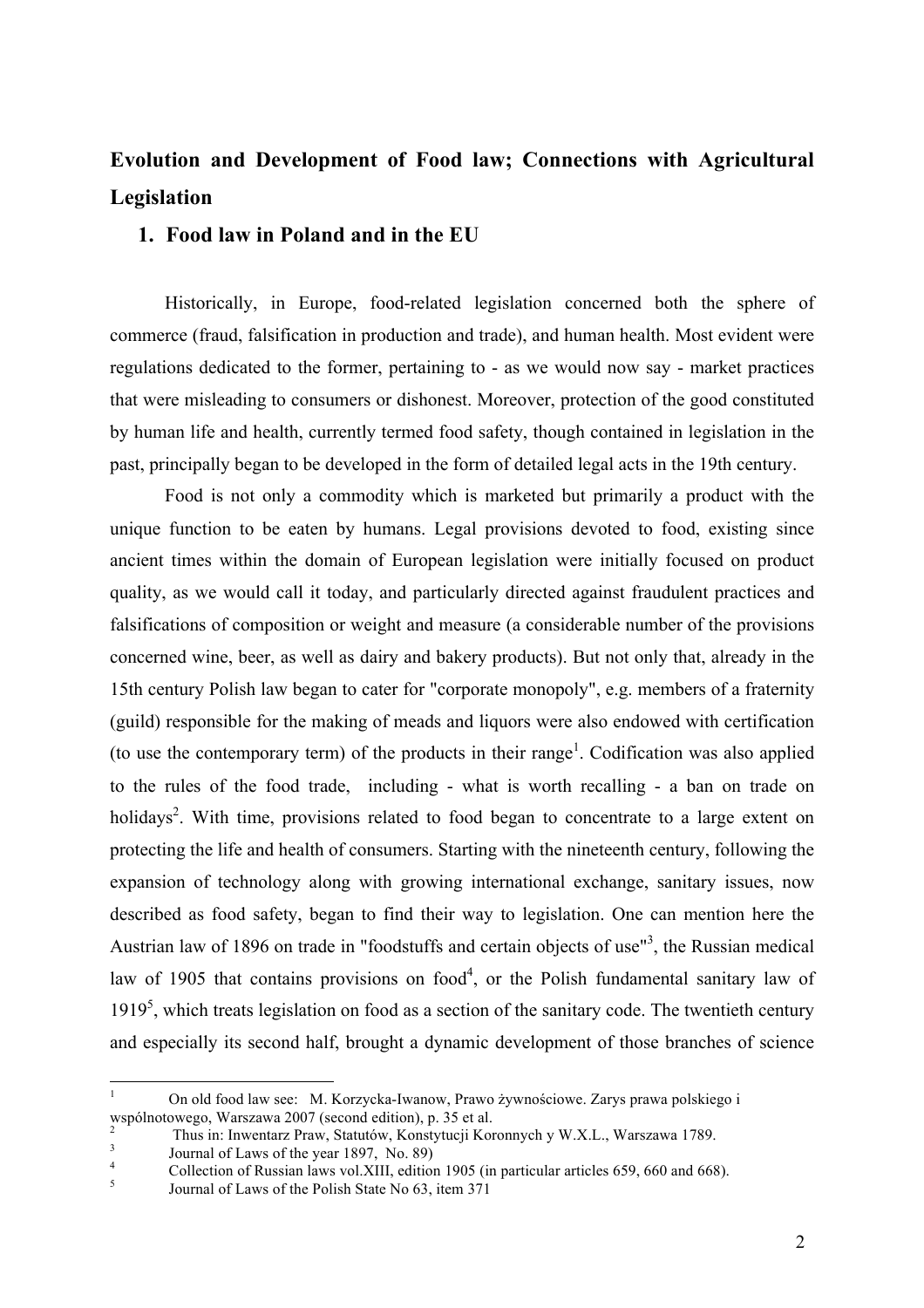which are significantly present in the production and processing of food. This development is progressing in the twenty-first century; next to the domains of biology, food technology, chemistry and agricultural sciences, impacting on food products in a dynamic way is biotechnology and most recently - nanotechnology.

 An observation of tendencies in legislation of the 21st century indicates that there is an increasing spectrum of rules to protect the interest of consumers as well as producers. Searches for a balance between the interests of consumers and producers are accompanied by creation in food law of principles of application of novelties to the needs of human nutrition. In law this is translated into regulations of risk analysis, and in particular risk assessment and risk management in the process of formulating and executing law. Searches are also underway for proper solutions as to competition between subjects operating on the food market. Within the scope of *Corporate Social Responsibility* for the food sector, an area for so-called selfregulation was opened, to include codes of ethics for business enterprises; nonetheless these mechanisms mainly serve marketing objectives.

Considering new developments which are or may be threatening to human wellbeing (also because of short periods of use of certain substances and products in practice, such as genetically modified foods), public law continues to expand the food law domain. True, the law becomes difficult to assimilate because of the great number of regulations and specialized terminology. Furthermore, also expanding is the area which overlaps with other fields, what alongside positive implications, such as evaluations of introduction of GMO foods on the market also required to consider environmental aspects, brings about certain problems in commercial exchange within the European Union. For example, a food product which is introduced on the domestic market as a diet supplement may be recognized in another EU country as one with medical properties. In this instance, vague EU law generates a situation which interferes with free commerce, at the same time "producing the risk" of a threat to consumers' health. This happens because food law is applied to a dietary supplement (considered to be a food), which - although it entered the EU market as a food - may be classified in any given country as a medical product and then is subject to far more restrictive regulation than the food law: the law on pharmaceuticals. And so, the consumer becomes subject to risk until the completion of proceedings to determine the status of the product; rendered powerless, nor even with any awareness of the product's misleading qualification<sup>6</sup>.

 <sup>6</sup> For more on this subject see: M. Korzycka-Iwanow, M. Zboralska, *Never-ending Debate on Food Supplements: Harmonisation or Disharmonisation of the Law?*, European Food and Feed Law Review, no 3 of 2010.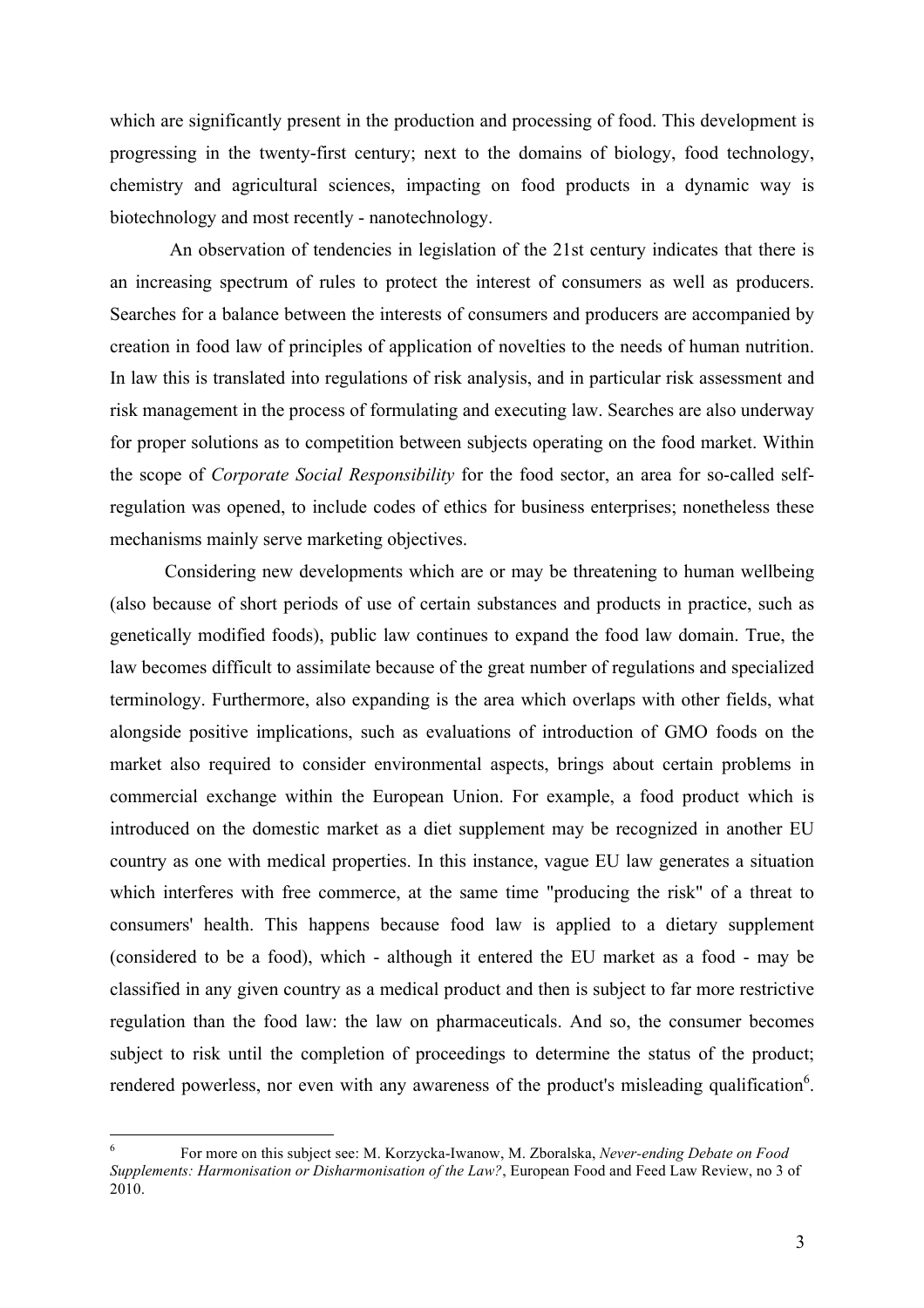In this case, the European legislator is responsible for ambiguous, doubt-arousing regulations, described in literature as "bad law".

Food law has roots and strong associations also with agricultural law<sup>7</sup>. The connection between agricultural law and food law is the agricultural product, fundamental to agricultural production, and the beginning of - food. Primary production is thus covered by food law provisions, especially since the expanding of the scope of regulations to cover the entire food chain "from field to table", including provisions on animal feed. This connection has been enhanced recently, with Council Regulation of September 29, 2003 on support for rural development from the European Agricultural Guidance and Guarantee Fund<sup>8</sup>, addressed according to the preamble - mainly at young farmers. The European legislator states "experience has shown that the range of instruments to promote food quality in rural development policy needs to be reinforced" by introducing new Community standards on e.g.environmental protection, public weal, health of animals and plants, animal welfare and occupational safety. The measures which the Regulation introduces are to encourage participation in Community or national food quality schemes. This direction has been maintained, and recently a whole "package" of documents and draft laws has appeared on food quality and quality systems<sup>9</sup>. Of particular interest is the proposal for a Regulation of the European Parliament and Council on agricultural product quality systems<sup>10</sup>. Before we go on to a synthetic presentation of the evolution of Polish food legislation, attention should be drawn to the legal tradition which is common to our entire continent and which, in respect of food, was realized over centuries, as a rule in all European countries, protecting two fundamental issues of public welfare

<u>.</u>

<sup>7</sup> For the first time issues of laws for the protection of the health of humans and animals were introduced in 1994 in the textbook comparing Polish and EU agricultural law "Polskie prawo rolne na tle ustawodawstwa Unii Europejskiej". Subsequently, from 2003, already as "food law" it featured in the agricultural law textbook "Prawo rolne". On the subject of connections with agricultural law see e.g.: A. Jurcewicz, Związki prawa żywnosciowego z prawem rolnym - wybrane problemy, "Studia Iuridica Agraria" 2002, vol. III, p. 84 et al., M.Korzycka-Iwanow, Obszary ryzyka w regulacjach prawa rolnego i żywnościowego, "Studia Iuridica Agraria", 2001, vol.II, M.Korzycka-Iwanow, Prawo żywnościowe – relacje do prawa rolnego, "Studia Iuridica Agraria", 2005, vol V, p. 75 et al., R. Budzinowski, subsection: Prawo rolne a inne dziedziny prawa, in: Problemy ogólne prawa rolnego, Poznań 2008, p. 219 et al., D. Gadbin, Wpływ prawa żywnościowego na prawo rolne, "Przegląd Prawa Rolnego", 2010, no.2 p. 25 et al.

<sup>8</sup> Council Regulation 1783/2003 amending Regulation 1257/1999 on support for rural development from the European Agricultural Guidance and Guarantee Fund

<sup>9</sup> See: "Quality package" linking two drafts of the European Parliament and Council on quality schemes and marketing standards, and two communiques without binding force but of immediate application on voluntary certification and labelling of products with Protected Denomination of Origin or Protected Geographic Indication.

<sup>10</sup> COM(2010) 733 final version 2010/0353 (COD).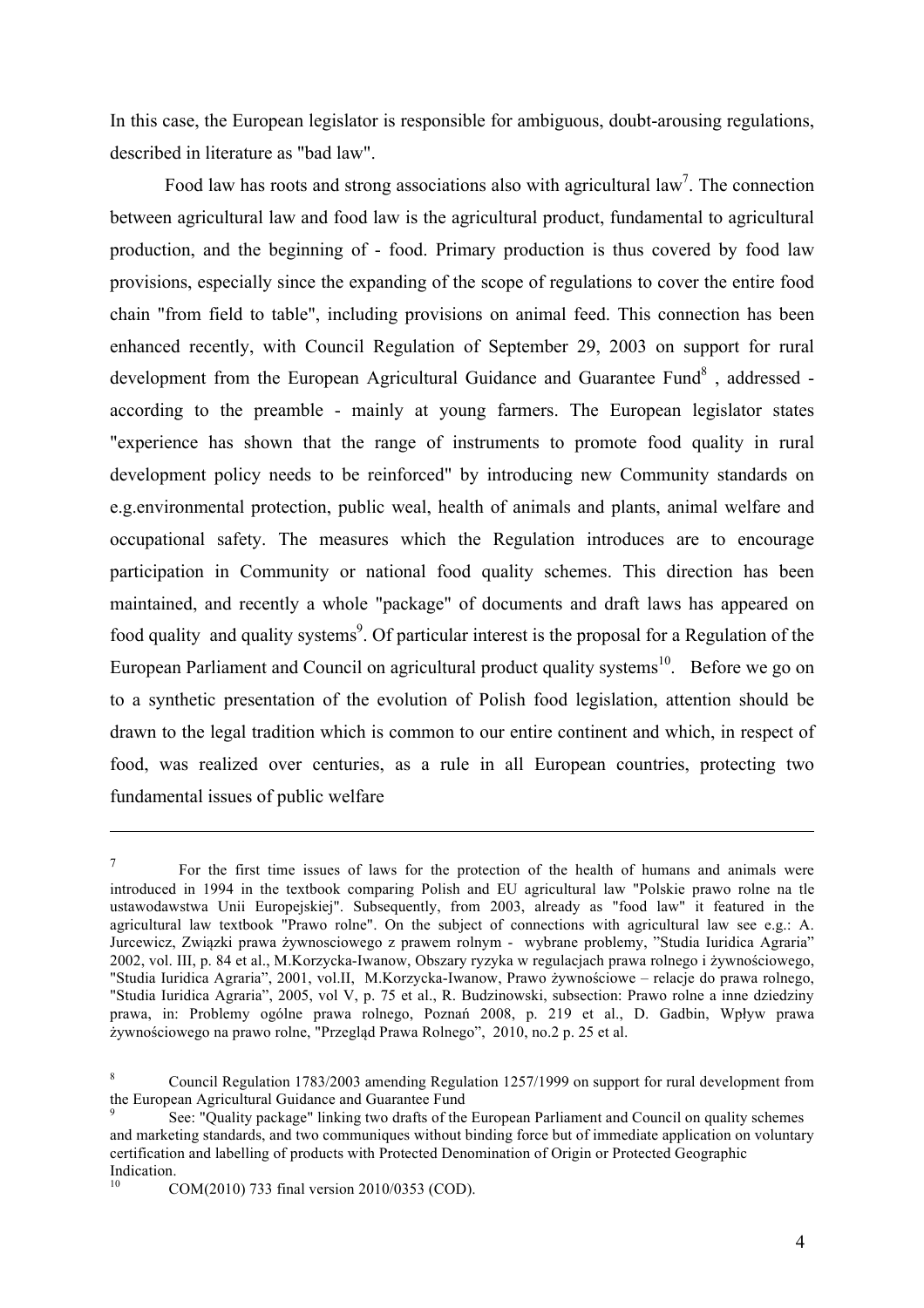#### **1) fair trade and**

#### **2) the life and health of humans - consumers of food.**

So it has remained to this day; specific legal solutions undergo a natural development, as does the understanding of the scope of protection, hence e.g. present-day food law regulations concerning the health of farm animals, plants and the condition of the environment. Protection against unfair trade nowadays not only encompasses regulations on fraud and falsification of food products. Standardisation of ethical principles for the operation of enterprises active in the food sector is a certain analogy to the common European tradition of Roman law, following the principle "not everything that is permitted is honest $11$ ".

#### **2. Evolution and scope of Polish legislation**

Polish laws on food traversed a path of development which is proper to the general development of the legislative technique in the various historical epochs. With their first appearance in the laws of medieval Poland, food laws assumed a vantage of protection with regard to fair trade as well as human wellbeing. In an isolated form, food issues began to be regulated in the time when Poland was partitioned between Austria, Russia and Prussia. These were no longer fragmentary regulations embedded in legal provisions of varying rank, but acts of law which comprehensively took up issues of food in a sanitary aspect (as it was then called) and a commercial one. That is why, in the years between World War One and Two, in the Decree of the President of the Republic of Poland from 1928 on supervision of food articles and usable goods<sup>12</sup> the legislator refers to Austrian, German and Russian laws. This decree, even though acknowledged to be restrictive (more than half of the provisions contained penal sanctions), was not repealed until communist times, by the Law of 1970 on health conditions of food and nutrition<sup>13</sup>. In communist Poland, along with the abovementioned Law, which did not span the full compendium of issues, there were parallel rules on testing and certification, normalisation, protection against unfair trading practices, and others.

<sup>&</sup>lt;sup>11</sup> Non omne, quod licet, honestum est, (Lat.) D 50.17.144 (Paulus).<br>Journal of Laws no.36, item 343 with amendments

<sup>13</sup> Journal of Laws no.29, item 245 with amendments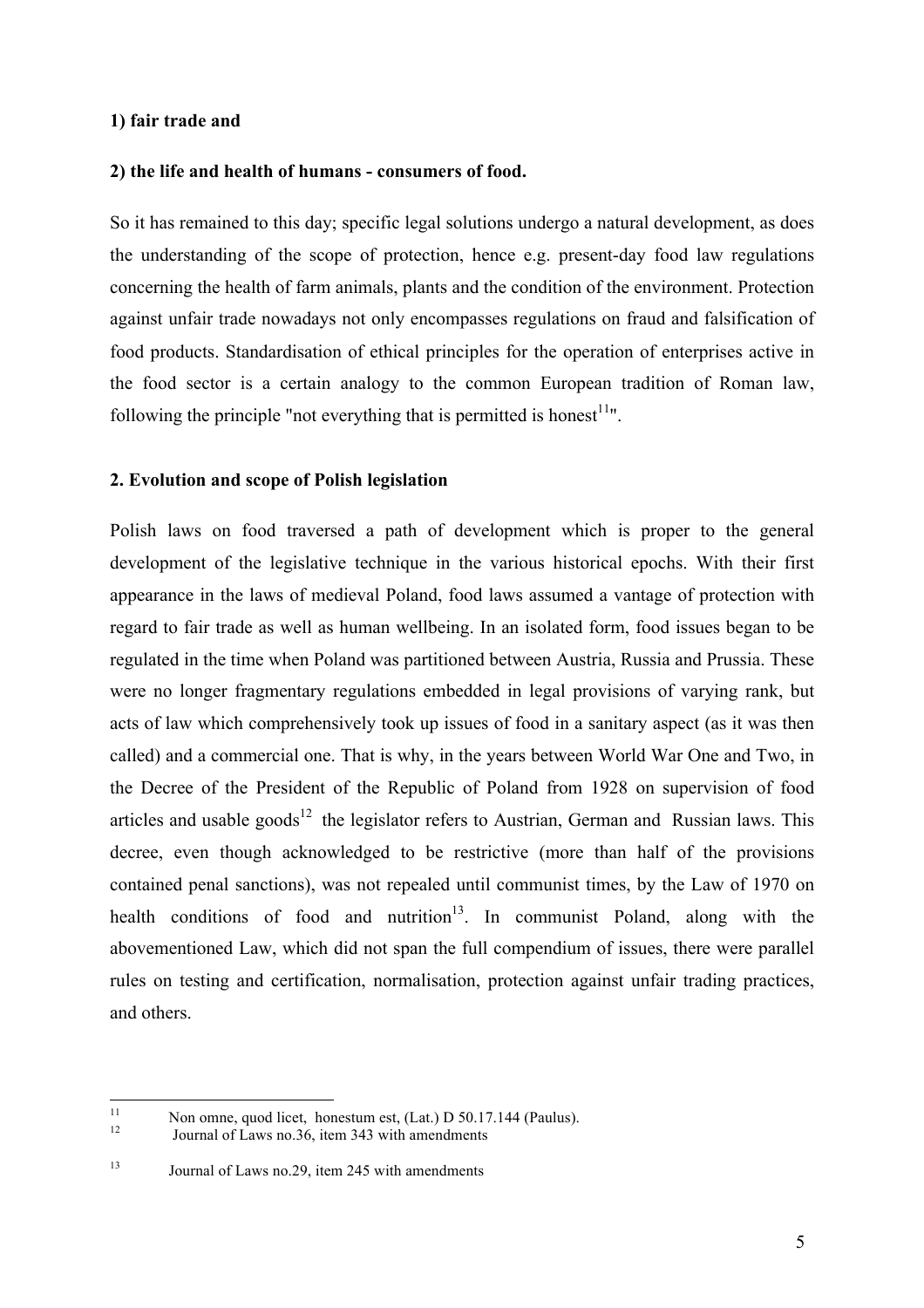The Third Republic brought about even profounder changes to the food law sector, both in respect of changed principles on the food market - transformation from a planned economy to a free market - but also association followed by membership in the European Union. An important stage in these changes was the publication in 2001 of a new law, albeit under an old name: on the health conditions of food and nutrition. Subsequent amendments of this Law were carried out in the process of aligning Polish legislation with that of the EU. One should mention here that the law, along with many executive instructions and other important regulations (such as a Law on the commercial quality of agri-food products from 2000, published even before Poland's EU accession<sup>14</sup>) was the main source of Polish food law at the time, and was a legal act of substance. As concerns the law currently in place, the Law on the safety of food and nutrition adopted in 2006 implements dozens of lengthy directives and instructions - no easy task. It transposes EU directives and formulates substantive provisions. Subsequently, in those provisions which execute EU legislation, where the domestic legislator has no authority to put down substantive laws, it sets out standards for certain administrative bodies, such as the Chief Sanitary Inspector. It may also introduce structures which are necessary to execute EU instructions (for instance tasks connected with the monitoring programme for needs of hazard assessment are carried out by a Food Monitoring Council attached to the proper Minister for Health, established by force of the Law on safety of food and nutrition) $15$ .

Exceptionally, a EC directive can establish the scope to be regulated in national law. For instance, Regulation (EC) 852/2004 of the European Parliament and of the Council on the hygiene of foodstuffs obligates member states to issue national regulations on direct supply of small quantities of primary products<sup>16</sup>.

The scope of Polish food law is thus designated by EU law in those matters which are harmonised or unified. One interesting aspect of Polish legislation are norms concerning wild

<sup>&</sup>lt;sup>14</sup> Unified text Journal of Laws 2005, no. 187, item1577 with amendments

<sup>15</sup> About implementing European law to Polish law see: M. Korzycka-Iwanow, Poland's Food Safety Law of 2006, European Food and Feed Law Review, no 6, 2006, by the same: Conditions for the Development of Polish Food Law in: Agricoltura, Instituzioni, Mercati, Rivisita di Diritto Agroalimentare e dell' Ambiente no 3, 2004, and: Profili della sicurezza alimentare in Polonia, Agricoltura Instituzioni Mercati, Rivisita di Diritto Agroalimentare e dell' Ambiente, no. 3, 2007.

<sup>&</sup>lt;sup>16</sup> See Article 68 of the Law of 2006 r. on food and feed safety and the instructions of the Health Minister of 6 June, 2007 on deliveries of foodstuffs, (Journal of Laws no 112, item 774).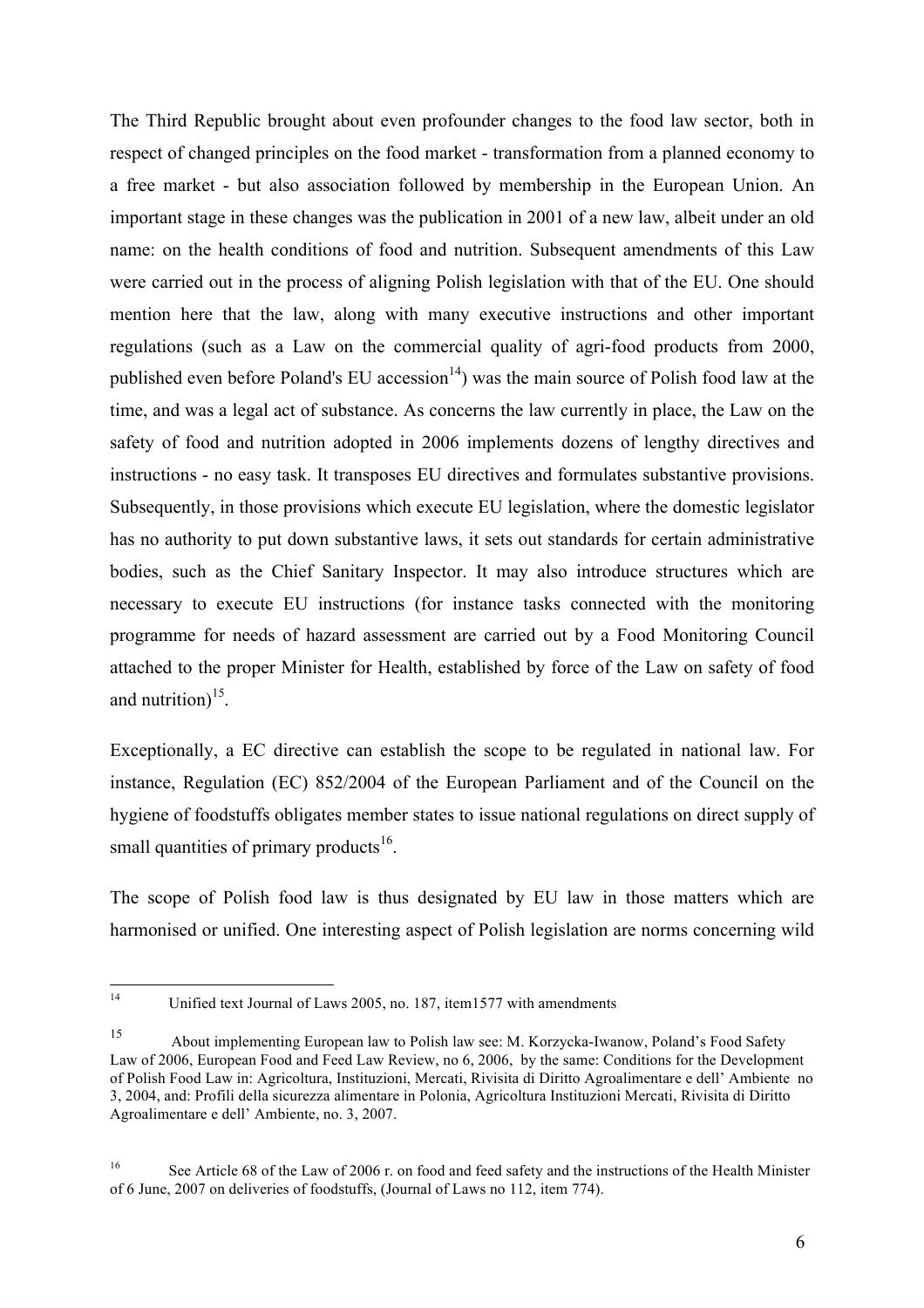mushrooms and mushroom preserves (here, among others, requirements for a classifier of mushrooms and mushroom expert). Very important for implementation are structures and procedures - which belong to the sphere of domestic law. Also administrative and penal sanctions are within the rich competence of domestic legislation, as applied to food law.

#### **3. Evolution and scope of European food law**

**Initially, food law in the European Union developed as so-called vertical legislation, in an answer to disruptions of free flow of goods caused by differences in standards on these goods in countries of what was then the EEC.** That is why the first act of law, accepted as the beginning of food legislation, was a directive from 1962 on food colouring, aimed at harmonising the substances which had varying legal status in the different countries, forming obstacles to free trade<sup>17</sup>. In the 1960s and 70s subsequent directives were adopted (this was a slow process because of difficulties in obtaining a consensus of all states and market participants as to the composition of products) that were in reality substantive norms, specifications, or even formulas for certain products such as cocoa and chocolate, jams and other fruit preserves, natural mineral waters. These regulations did not develop common principles for all foodstuffs, also it became obvious that it is not possible to in this way regulate standards for every food product, with new ones ever appearing, on the expanding common market. At the close of the 70s the method of regulation was altered, and the horizontal approach adopted, what furnished an option of initiating formulation of principles for all foods. Food labelling was harmonised (1979), as was official food monitoring (1989), hygiene of food products (1993) and other issues of fundamental importance for producers and consumers. The development of food law was accompanied by rulings of the European Court of Justice, more on which below.

Within the framework of *soft law* worthy of attention are two Papers of the Commission (Green 1997 and White 2000), which were an answer to objections that had been voiced since the early 1990s to European food law by public opinion. These were caused by crises following serious breaches of food safety. The biggest was the scandal popularly known as

<sup>&</sup>lt;sup>17</sup> See: Council Directive of 23 October 1962 on the approximation of the rules of the Member States concerning the colouring matters authorized for use in foodstuffs intended for human consumption, Journal of Laws 115 of 11.11.1962, pp. 2645/62.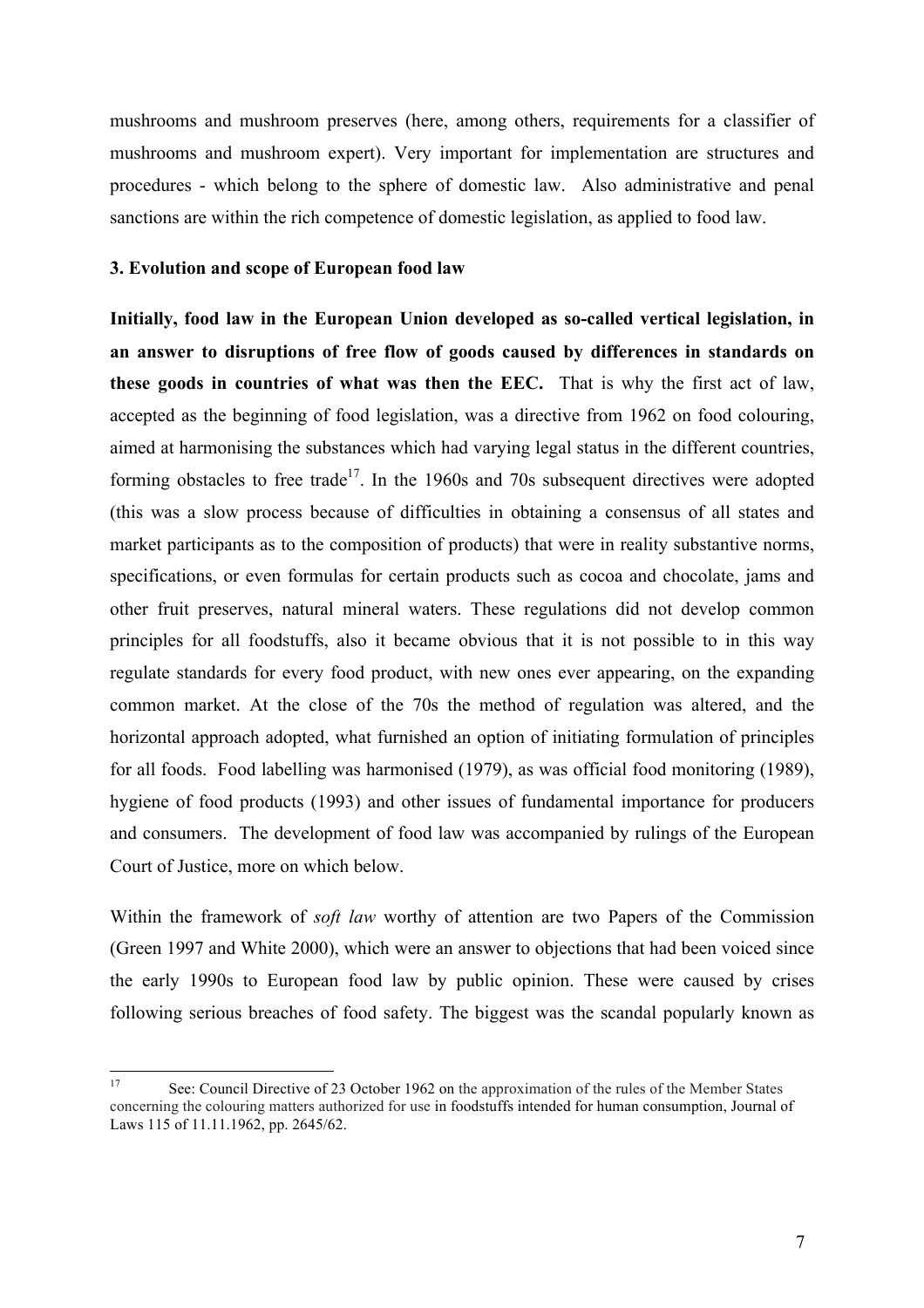"mad cow disease" ( $BSE^{18}$ ), at the source of which was the use of animal-derived meal in fodder intended for herbivorous farm animals, and another: the scandal with toxic dioxins, also found to be present in animal feed. Another serious accusation which undermined the trust of consumers in EU food law was its fragmentary character, its vastness, vagueness and lack of coherence.

The publishing of the Papers resulted in an extensive and profound discussion by all interested parties on the objectives, principles and means of regulating food law. The discussion and its conclusions were an introduction (preparation) to a new, still open stage of lawmaking. As of the early 2000s, the EU has carried out a selection of means of regulation, replacing harmonisation with unification. The first and fundamental act of EU food law, because of its form and rank binding in a unified way on EU territory, is the Regulation (EC) 178/2002 of the European Parliament and of the Council, laying down the general principles and requirements of food law, establishing the European Food Safety Authority and laying down procedures in matters of food safety.

This Regulation, known as the General Food  $Law<sup>19</sup>$  describes the scope of European legislation concerning food: 'food law' means the laws, regulations and administrative provisions governing food in general, and food safety in particular, whether at Community or national level; it covers any stage of production, processing and distribution of food, and also of feed produced for, or fed to, food producing animals<sup>20</sup> (Article 3 GFL).

## **4. The objectives and principles of public and private food law**

Food law is both public and private law. The distinction refers both to the objectives and principles of this legislation. The public (statutory) objectives are realized by way of positive law, and also by Court of Justice rulings. The private objectives are realized by subjects which operate on the food market within the legal means available to them.

## **Statutory objectives of food law are:**

#### **1. Protection of life and health of food consumers**

<sup>&</sup>lt;sup>18</sup> *Bovine Spongiform Encephalopathy*<br><sup>19</sup> *General Food Law, Basisverordnung (German).*<br><sup>20</sup> The official translation contains some inaccuracies, the definition of "food law" speaks about domestic animals, what refers to animals bred by humans, but should be livestock, as it is in the whole document.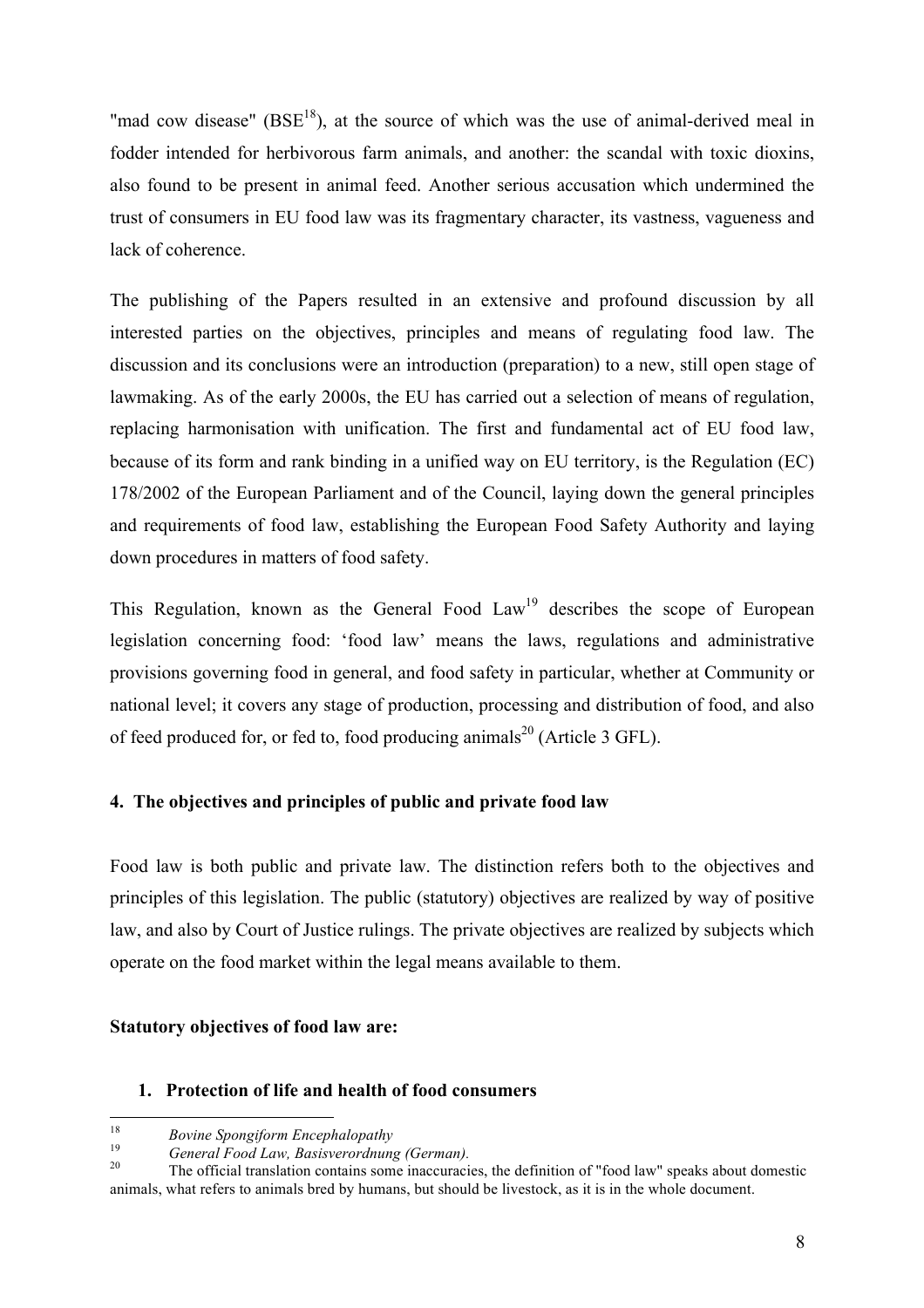- **2. Protection of the economic interests of food consumers**
- **3. Protection of health and welfare of farm animals**
- **4. Protection of plant health**
- **5. Protection of the natural environment because of its close relationship with production, processing and distribution of food.**

**The objectives of the private subjects (business operators) are profit-oriented production or distribution, within the scope of free enterprise21.** In accordance with GFL, "food business" is any undertaking, whether for profit or not, public or private, carrying out any of the activities related to any stage of production, processing and distribution of food; "food business operator" means the natural or legal persons responsible for ensuring that the requirements of food law are met within the food business under their control (Art.3). One can thus describe the objectives of food business operators as

- **1. primary production**
- **2. food processing**
- **3. food distribution.**

These objectives are realized within the stages of the food chain which correspond to the scope of business activity, and so to the various forms of production: primary or processing of substances mostly derived from agriculture, but these can also be enterprises which produce substances qualified as foodstuffs but of chemical composition, such as dietary supplements.

## **5. Relationship of national food law and EU food law**

Food is not covered by common European policy. In view of EU legislation, member states exercise their competence to the extent that the Union has not exercised its competence, and exercise their competence to the extent that the Union has decided to cease exercising its competence (Article 2, TFEU). Thus the member state is stripped of competence because of the actions of the European legislator (occupying an area of a given field). Consumer

<sup>&</sup>lt;sup>21</sup> Beside business enterprises there are non-profit establishments, the main objective of which is information support. For instance the Frozen Food Association is a non-profit organisation bringing together companies and individuals involved in the process of production and distribution of foodstuffs preserved in low temperatures. Through its activities, the organisation wants to promote the advantages of the use of frozen products in everyday nutrition.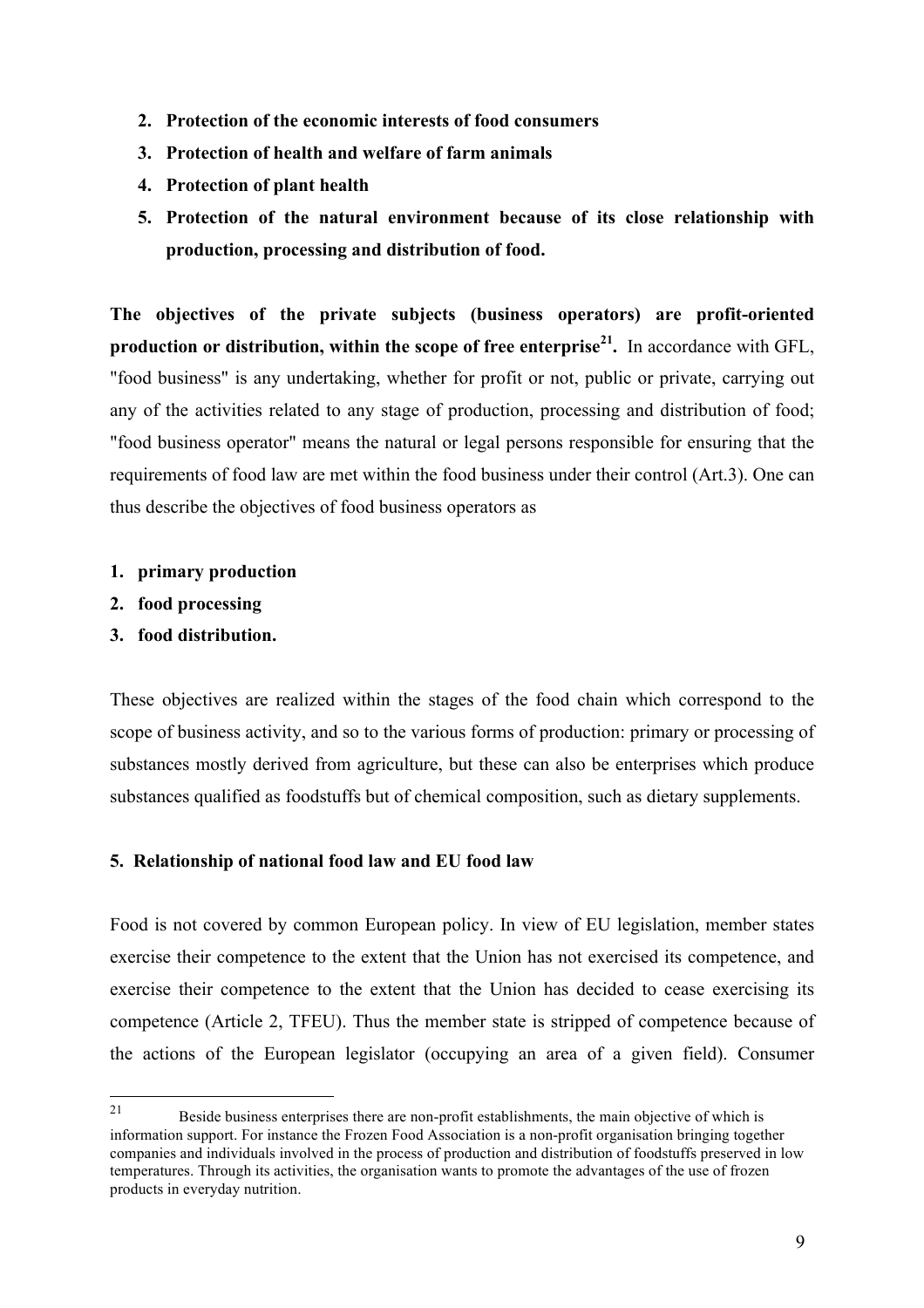protection as well as common problems of safety in the matter of public health in view of the issues set forth in the Treaty - these competences are shared between the EU and member states (Article 4 TFEU). Importantly, the EU has competence to act to support, coordinate or supplement the actions of the Member States in matters such as protection and improvement of human health (Article 6, TFEU); and also consumer protection requirements are to be taken into account in defining and implementing other Union policies and activities. (Article 12, TFEU). In defining and implementing EU policies and activities, a high level of human health protection is to be ensured (Article 168, TFEU), and the EU also strives to support the interests of consumers and ensure a high level of consumer protection (Article 169 TFEU).

Food law is a law which standardises the individual stages of production, processing and distribution of food, described by the collective term of "food chain" (this has been introduced to EU legislation)

## **Food law is a sphere where Polish law and EU law intermingle, with participation of international law important for establishment of food trade standards (such as agreements concluded within the framework of the World Trade Organisation).**

One should keep in mind that regulations on farming and food constitute more than half of the entire complex of EU laws. The "general" part of EU food legislation that is currently being elaborated contains the principles and the terminology of this legislation, and also procedures (see a detailed treatment of this issue in part 7 of this book).

New tendencies in the development of food law are connected with stronger integration of the food chain and fall within the principle of interdependence (*cross compliance*) which is now being developed in the EU, linking payments specific to certain areas of production, to respect of standards and requirements by farmers. Information passed on to consumers (also in third countries) about the quality of European food is also to include systems of food quality, setting standards distinguished by unvarying features in respect of the environment, animal welfare, primary product quality, method of production. Quality systems are voluntary, open to all producers in the EU as well as outside Europe, subject to certification and control. EU Food Quality Assurance Schemes aim at securing farmers' and food producers' access to markets, inform consumers exhaustively about the quality of food, its origins, protection of the natural environment, plant health and animal welfare. They are also to impact on the effectivity of agriculture, and development of rural areas: infrastructure, tourism, preserving local culture and tradition, maintaining social links in rural areas.

Agricultural law and policy have a strong bearing on the food sector and, ensuingly, on the instrumentalisation of food law. The development of production and processing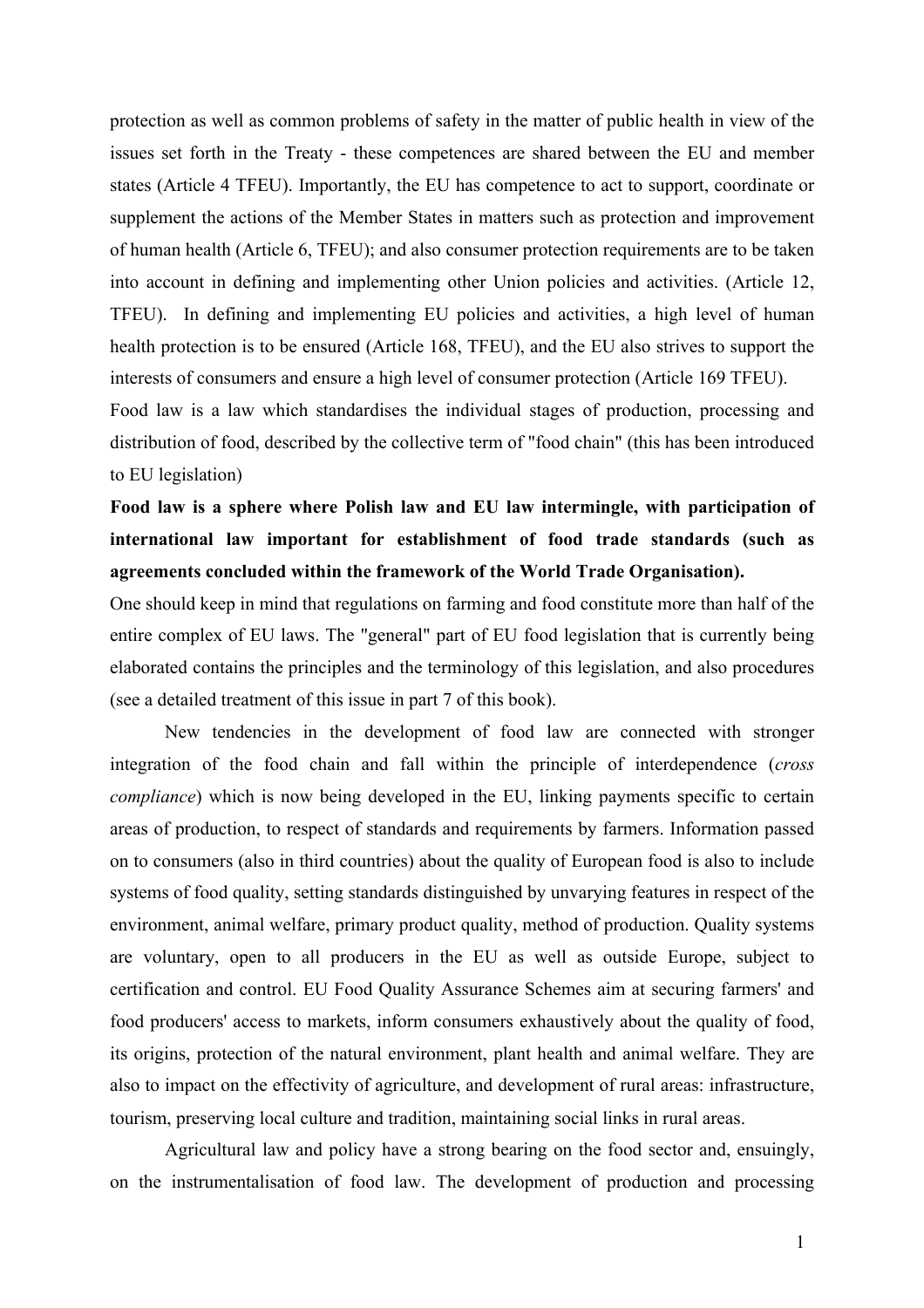methods again conditions the directions of development of the Common Agricultural and Fisheries Policy. Enough to indicate that progressing industrialization of farming binds the agricultural producer with the agri-food industry (often this is economic dependency). The globalisation tendency does indeed constitute a threat to food production by natural methods but currently a parallel tendency is observed to manufacture products by small local communities, with a limited degree of processing and distributed to consumers nearby.

In the sphere of sources of law, there is strong significance attached to the rulings of the European Court of Justice, which interprets EU legislation against a given case and "precises" the interpretation of the integrational character of EU law and policy. One might say that in respect of food law there is a "dialogue" of the legislator on the international, European and national plane, with significant input from the CJEU judiciary.

The multi-level arrangement of food law norms means that the Polish legislator is a connection between two separate legal orders: Polish and EU. Right now, this is mainly a connective function for legislation introduced in Poland, as for over ten years now the European legislator publishes a majority of food law acts in the form of regulations. Unifying regulations are executed in Polish law in acts and implementing regulations, and mainly refer to administrative structures and competences vis a vis EU regulations.

#### **6. Remarks on the current and future status of food and agricultural law**

The present day is still characterised by a strong presence of administrative-legal regulations in the domain of agricultural law. Enough to mention subsidies, licences or certificates which need to be obtained by administrative decision. More examples: production quotas are allocated by the administration, awarding of structural pensions also requires participation of administrative bodies. European standards within the Common Agricultural and Fisheries Policy are based on principles which are shared by all member states and are characterised by significant contribution from the public law method: for instance proceedings on awarding financial support from EU funds are regulated mainly by the administrative law method. Similarly in the matter of rules of competition put to the CJEU, which may concern the market, but translate into statutory constructions. In food law, enough to mention the food safety system, containing orders and bans, entirely composed of norms of an administrative nature.

Agricultural and food law also has areas regulated by the civil law method: sale and inheritance of farms, sale of food, agreements typical to agriculture (lease of agricultural land,